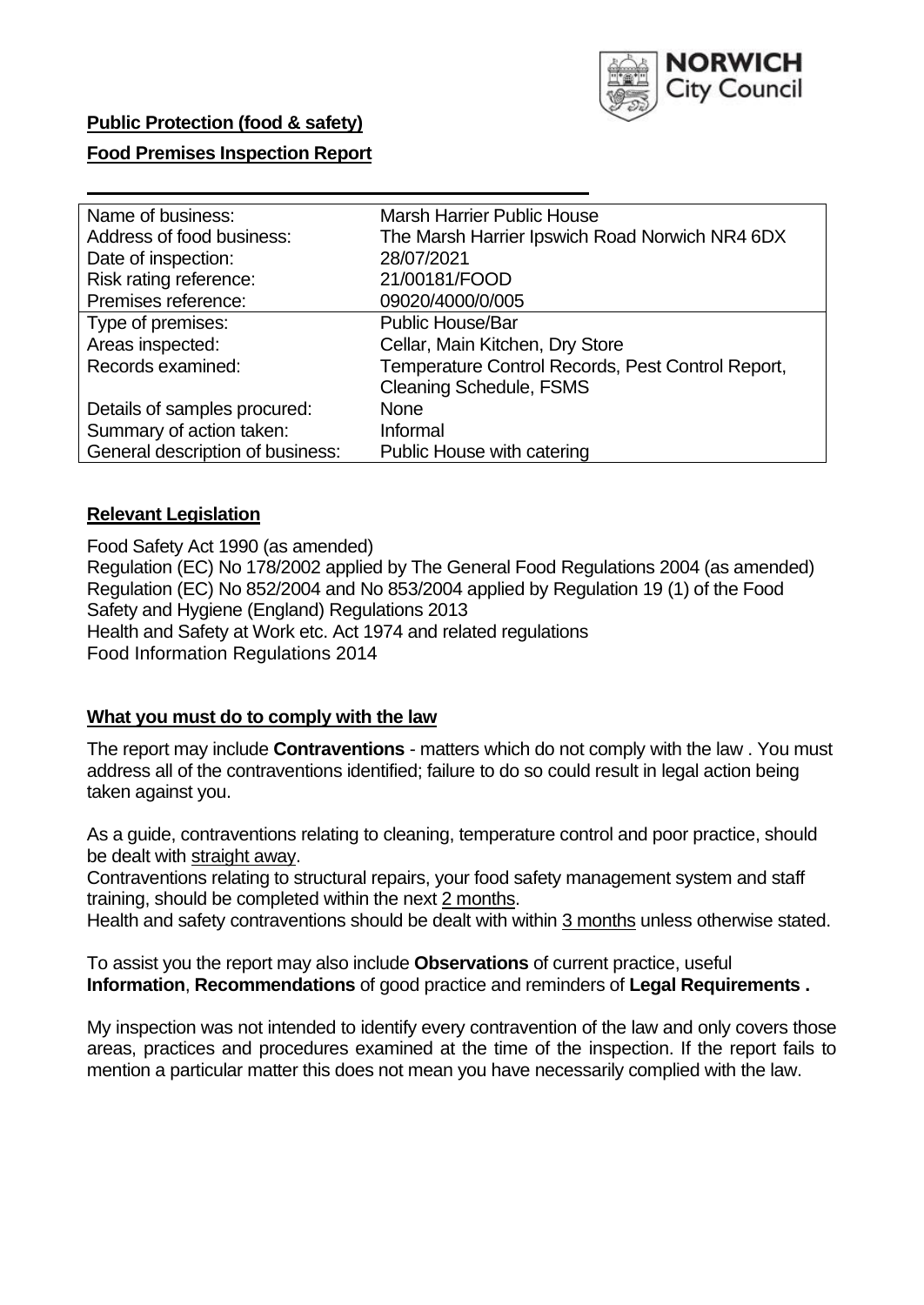# **FOOD SAFETY**

### **How we calculate your Food Hygiene Rating:**

 The food safety section has been divided into the three areas which you are scored against for the hygiene rating: 1. food hygiene and safety procedures, 2. structural requirements and 3. confidence in management/control procedures. Each section begins with a summary of what was observed and the score you have been given. Details of how these scores combine to produce your overall food hygiene rating are shown in the table.

| <b>Compliance Area</b>                     |          |    |           | <b>You Score</b> |                |    |           |    |                |  |  |
|--------------------------------------------|----------|----|-----------|------------------|----------------|----|-----------|----|----------------|--|--|
| Food Hygiene and Safety                    |          |    | $\Omega$  | 5                | 10             | 15 | 20        | 25 |                |  |  |
| <b>Structure and Cleaning</b>              |          |    | $\Omega$  | 5                | 10             | 15 | 20        | 25 |                |  |  |
| Confidence in management & control systems |          |    | $\Omega$  | 5                | 10             | 15 | 20        | 30 |                |  |  |
|                                            |          |    |           |                  |                |    |           |    |                |  |  |
| <b>Your Total score</b>                    | $0 - 15$ | 20 | $25 - 30$ |                  | $35 - 40$      |    | $45 - 50$ |    | > 50           |  |  |
| Your Worst score                           | 5        | 10 |           | 10               |                | 15 |           |    | $\blacksquare$ |  |  |
|                                            |          |    |           |                  |                |    |           |    |                |  |  |
| <b>Your Rating is</b>                      | 5        | 4  | 3         |                  | $\overline{2}$ |    |           |    | $\Omega$       |  |  |

Your Food Hygiene Rating is 5 - a very good standard



# **1. Food Hygiene and Safety**

 with legal requirements. You have safe food handling practices and procedures and all the Food hygiene standards are high. You demonstrated a very good standard of compliance necessary control measures to prevent cross-contamination are in place. Some minor contraventions require your attention. **(Score 5)** 

# Contamination risks

**Observation** I was pleased to see you were able to demonstrate effective controls to prevent cross-contamination.

### Hand-washing

**Observation** I was pleased to see handwashing was well managed in the kitchen

**Contravention** The following evidence indicated hand-washing was not suitably managed:

• no hygienic towels to the bar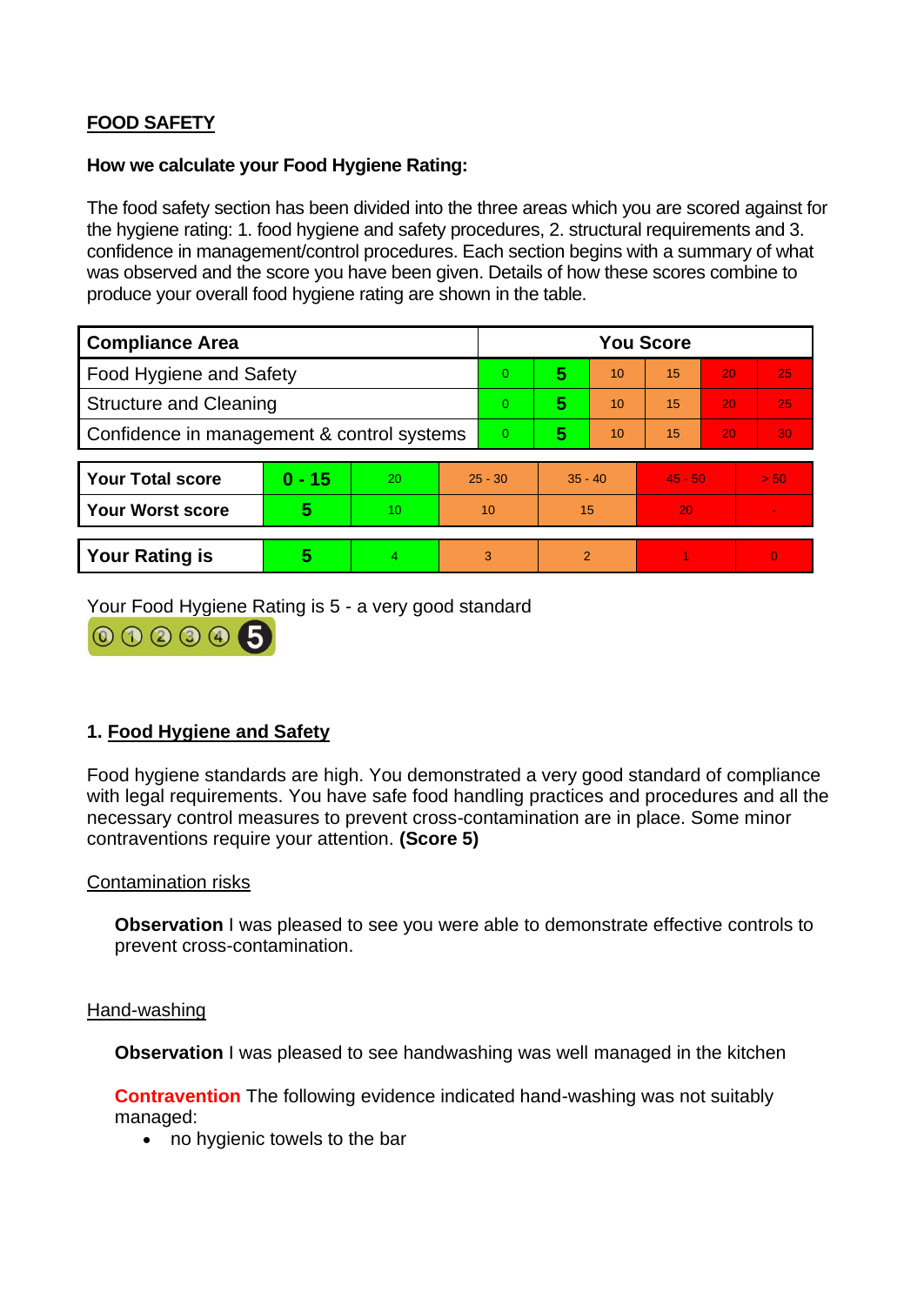# Personal Hygiene

**Observation** I was pleased to see that standards of personal hygiene were high.

# Temperature Control

**Observation** I was pleased to see you were able to limit bacterial growth and/or survival by applying appropriate temperature controls at points critical to food safety and that you were monitoring temperatures.

# **2. Structure and Cleaning**

 The structure facilities and standard of cleaning and maintenance are all of a good standard and only minor repairs and/or improvements are required. Pest control and waste disposal provisions are adequate. The minor contraventions require your attention. **(Score 5)** 

# Cleaning of Structure

**Contravention** The following items were dirty and require more frequent and thorough cleaning:

- floor/wall junctions
- flooring underneath shelving in walk-in fridge
- stainless steel paneling behind griddle

# Cleaning of Equipment and Food Contact Surfaces

**Contravention** The following items are dirty and must be cleaned:

- cling film dispenser
- wheels to equipment
- seals to fridges/freezers

# **Maintenance**

**Contravention** The following had not been suitably maintained and must be repaired or replaced:

- broken, chipped ungrouted or missing tiles
- tiles missing to bottom of wall behind griddle
- door to microwave
- drawer to fridge
- split seal to upright fridge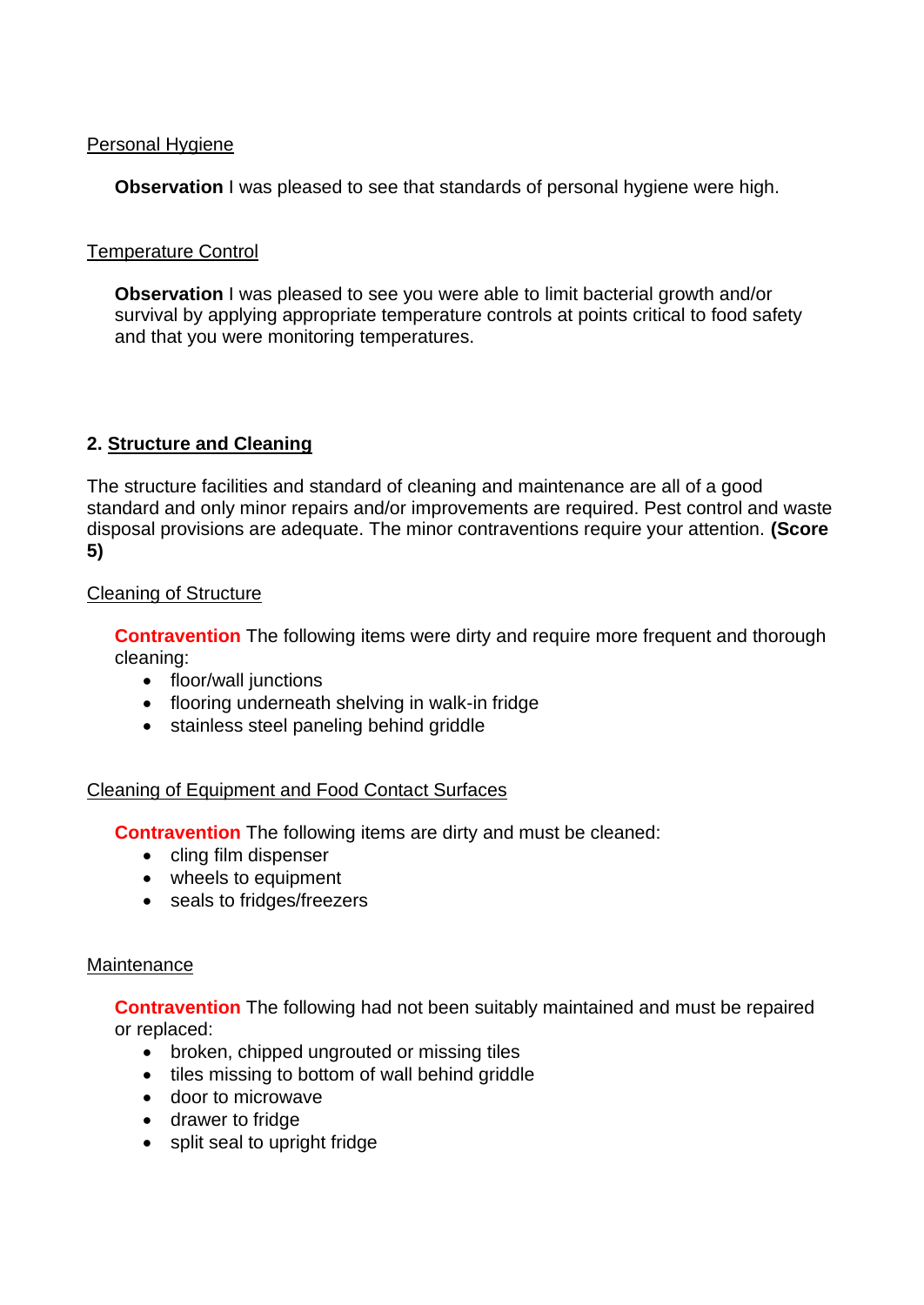### Facilities and Structural provision

 **Observation** I was pleased to see the premises had been well maintained and that adequate facilities had been provided.

# Pest Control

**Observation** I was pleased to see that the premises was proofed against the entry of pests and that pest control procedures were in place.

 **Observation** You have a pest control contract in place and there is no evidence of pest activity on the premises.

# **3. Confidence in Management**

A food safety management system is in place and you demonstrate a very good standard of compliance with the law. You have a good track record. There are some minor contraventions which require your attention. **(Score 5)** 

#### Type of Food Safety Management System Required

**Observation** Your SFBB/food safety management system was in place and working well. I was confident you had effective control over hazards to food.

**Observation** You were date labelling perishable foods appropriately and could demonstrate effective control over food spoilage organisms.

**Observation** You had colour-coded equipment and effective separation between raw and ready-to-eat food at all stages in your operation.

**Observation** You were monitoring (and recording) the temperatures of your fridges and freezers as well as the temperature of cooked/hot-held food and could demonstrate effective systems for controlling bacterial growth and survival.

#### **Traceability**

**Observation** Your records were such that food could easily be traced back to its supplier.